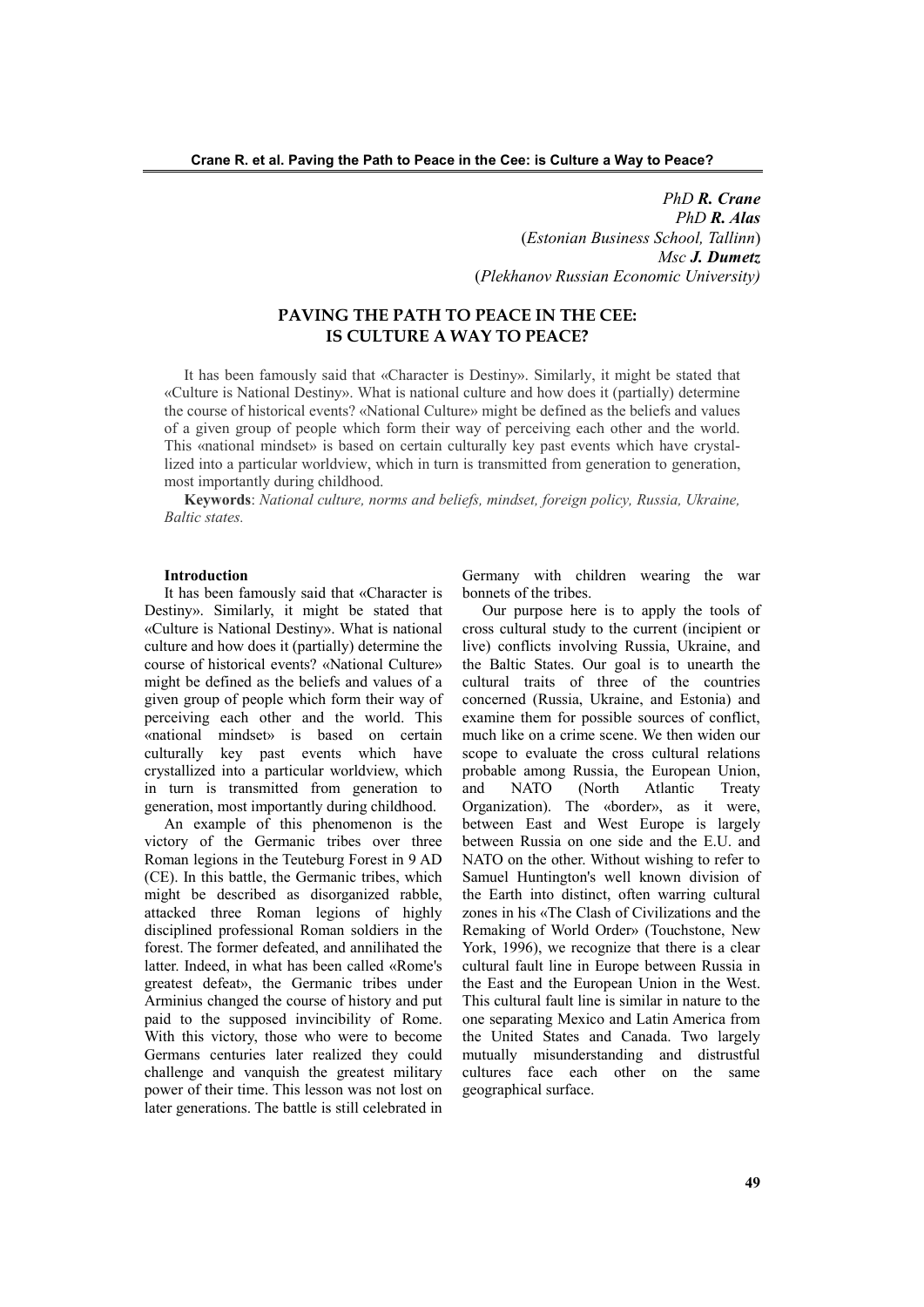### **ЧЕЛОВЕЧЕСКИЙ КАПИТАЛ И ПРОФЕССИОНАЛЬНОЕ ОБРАЗОВАНИЕ № 3 (19) 2016**

#### **Setting the Scene**

For most of 2014 and again in 2015, Ukraine has been the center of attention in Eastern Europe. A succession of crises struck the country. Among the events were the following:

- Peaceful, then violent «Maidan» protests in Kiev;

- a change in the Ukrainian government amid turmoil;

- a peaceful military take-over (or return?) of Crimea to Russia.

The appearance of militarized proindependence groups in the far East of Ukraine: a full-blown military conflict between the Ukrainian army supported by self-equipped volunteers and a military force composed of «pro-Russia» fighters (for lack of a better term).

While the Ukrainian government received some non-military support from Western countries, the «pro-Russia» fighters were officially helped by Russian army «volunteers» and unofficially by the Russian government, which appeared to have sent military equipment and kept the Russia-Ukraine border open to both fighters and equipment.

This escalation on the ground was mirrored by a severing of relationships between the Russian Federation and the «West», in particular the European Union, the United States and NATO, the North Atlantic military alliance which includes North American countries (the USA and Canada) and most of Europe, plus Turkey. Economic sanctions by the West were answered by counter-sanctions. Russia was expelled from the Group of 8 and suspended from the Parliamentary Assembly of the Council of Europe (the oldest Europe-wide political body). In the meantime, Russia launched the Eurasian Economic Union, a customs union with neighboring Belarus, Kazakhstan and Armenia, all former Soviet republics. Even if the situation on the ground were to stabilize, the relationship between the West and Russia is likely to be damaged for a long period of time. Moreover, in 2015, both Belarus and Kazakhstan – both erstwhile members of the Eurasian Economic Union – began aiding Ukraine.

### **Methodology: Using cross-cultural management tools in international relations**

To return to the theoretical side of the question, cross-cultural management is an interdisciplinary field that draws upon the results obtained in other humanities. Originating in ethnology and sociology [7], it has developed in the last few decades by adapting the existing tools of psychology to analysing and comparing corporate and national cultures.

A series of worldwide country surveys have been conducted [9; 10; 16] offering researchers and practitioners practical tools for comparing national cultures.

By «national culture», cross-cultural management means ethno-national cultures, i. e. countries. Much debated among the community [9; 11], this unit remains today the most commonly used to analyse similarities and differences in behaviors of groups of individuals belonging to various cultures, despite its shortcomings.

Derived from the various models and tools developed by researchers, the existing cultural dimensions allow for the analysis of national cultures, most often with applications to international management. This factor analysis provides simple ways to situate the likelihood +of a given behavour by members of a particular culture when confronted with an identified situation between two extremes or axes.

While the models using behavioural dimensions are numerous, the dimensions themselves are frequently the same [5]. In this article, the authors attempt to use cultural dimensions to analyse the various viewpoints of countries and groups of countries involved in the crisis in Ukraine.

### *Russia – Ukraine: two similar cultures*

Clearly, the Russia-Ukraine situation is not strictly speaking cultural, from a cross-cultural communication perspective. However, cultural dimensions can be used to suggest fruitful indications as to the type of current relationship between the two nations.

Particularism/universalism is about choosing between agreed upon rules or bending existing rules to fulfill engagements in a relationship [16]. Both Russian and Ukrainian cultures favor relationship over rules and thus are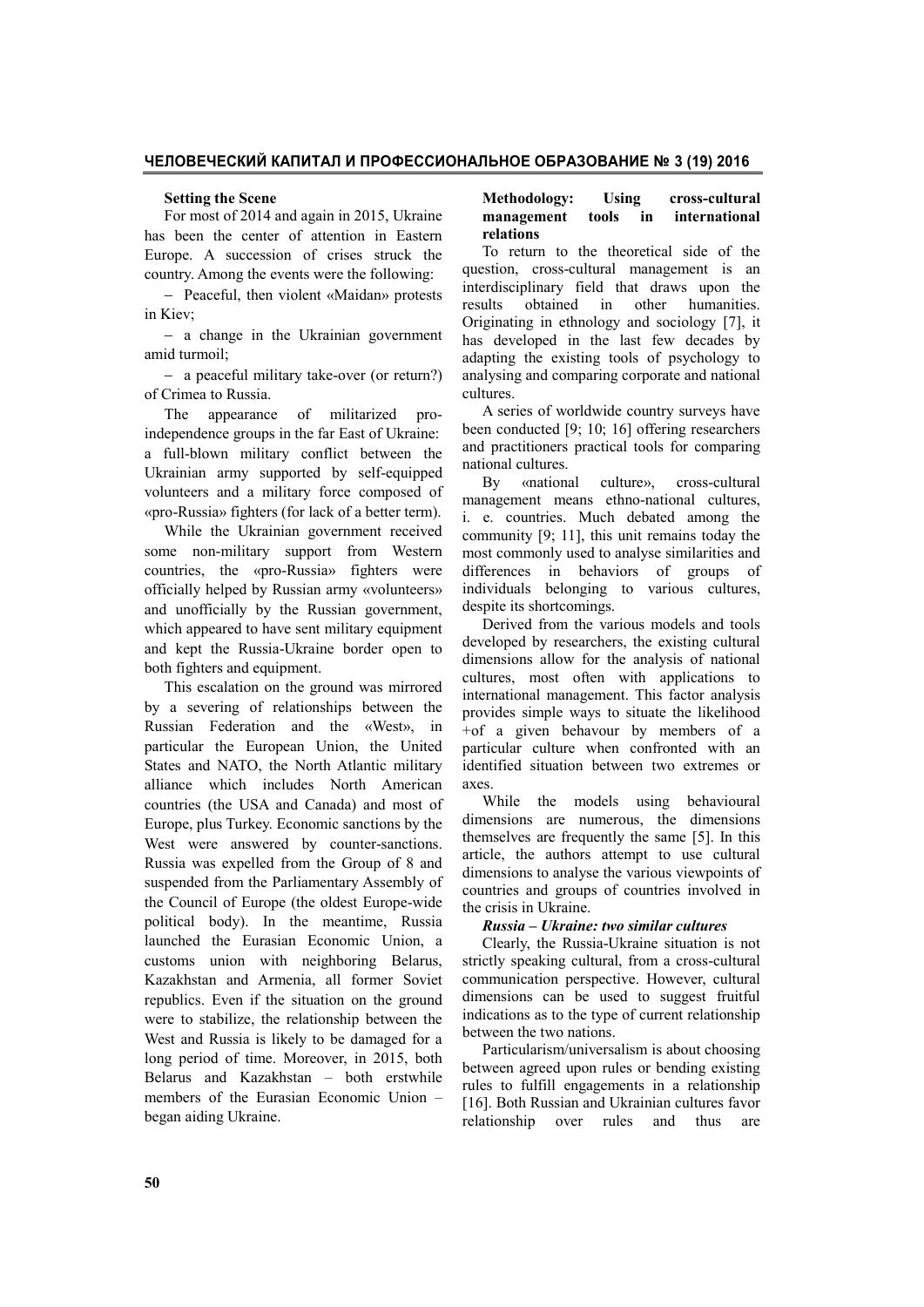*particularistic.* This cultural characteristic frequently leads to corruption and a «driving» leadership style. Hence, Russian and Ukrainian cultures are similar from many points of view. From their own point of view, Russians have perceived themselves (since the Fall of Constantinople, some would say) as a beacon to the world, a country with a unique calling. Indeed, Russians see themselves as very special. For instance, it took a long time for Russia to accept the status of a mere member of the World Trade Organization (WTO). Normality is not what the country is used to. So, when the U.S. and Europe started to criticize the attitude of Russia towards Ukraine, not only did the criticism have no effect on their subsequent actions, it actually encouraged the Kremlin to continue along the same path. Particularistic cultures also do not mind deforming the truth to support their claims. While, unfortunately, distorting reality is common worldwide (Colin Powell at the UN…), in Particularistic societies it is not really seen as morally wrong, but rather as a needed step towards a greater goal. The ends justify the means. Because Ukraine is also Particularistic, it is hard to believe any of the claims made by politicians on either side.

Ukraine and Russia are also *Diffuse cultures.* It means the split between one's public and private life is not really clear. In other words, you belong to the inner circle of your friends, and you ignore (at best) the individuals outside your life (Trompenaars, 1993). Diffuse cultures treat relationships in a very simple way: we are friends or foes. You are with us or against us. The vague term «acquaintance» is for another type of culture, the Specific culture within which you can enjoy a very fruitful professional relationship with someone your personally dislike, an experience diplomats are accustomed to encountering. Thus, as long as the relationship between the two countries was officially good, many examples were cited by both sides to explain how similar the countries were (a notion akin to the «Soviet brotherhood» spirit during sporting events). Many Russians feel their Ukrainian? brothers? broke the trust that bound them together, and therefore they are now considered enemies. In sum, once the mob ousted the Kremlin's protégé Yanukovich, the relationship made a 180? turn. Not only did established agreements become meaningless (such as the 1994 Budapest agreement), but tensions quickly escalated to physical violence. As has been known since the time of Cain and Abel, no one fights more fiercely than brothers.

*Trust* as a cross-cultural dimension deals with the amount of trust existing naturally between individuals [3]. In other words, are we engaged in a relationship with trust (e. g. father and son), or without trust (e. g. a client and a banker). When trust exists, time and money are saved (a handshake will do). When there is no trust, time and bureaucracy take over (for example security checks in airports). Ukraine and Russia belong to the countries with no trust. Indeed, one must have the right connections, or to have known someone for a long time to be ready to work with him. Direct marketing such as Oriflame or Amway are very popular in those countries, whereas door-to-door sales are often viewed as suspect. Now that the trust between Russia and Ukraine is broken, it will take a tremendous effort and a long time to restore it. The main obstacle to a peace agreement is most probably the high level of mistrust between the negotiating parties.

External vs. Internal *locus of control* concerns how much individuals believe they control their own lives. Ukraine and Russia both feel quite externally controlled (like most countries in the world), which means they believe external forces shape their lives [14]. In other words, both countries are rather fatalistic. Not only are horoscope predictions taken very seriously by a large part of the population (Chinese New Year is increasingly celebrated in Russia), but conspiracy theories abound. Since supposed external influences exonerate one from taking responsibility for one's decisions when things turn out badly, fatalistic cultures also tend not to question the official media. Hence, the people of these cultures become prey to all types of propaganda.

*Hierarchy* is also called Power Distance in cross-cultural management [8]. This is a simple concept to understand: some cultures enjoy hierarchical relationships among their members (at work, in the street, or at home), while others, more egalitarian, value equality. Ukraine and Russia probably hold the top two scores for hierarchical behavior in Europe (Russia scores 93 in Hofstede's PDI; Ukraine is not ranked).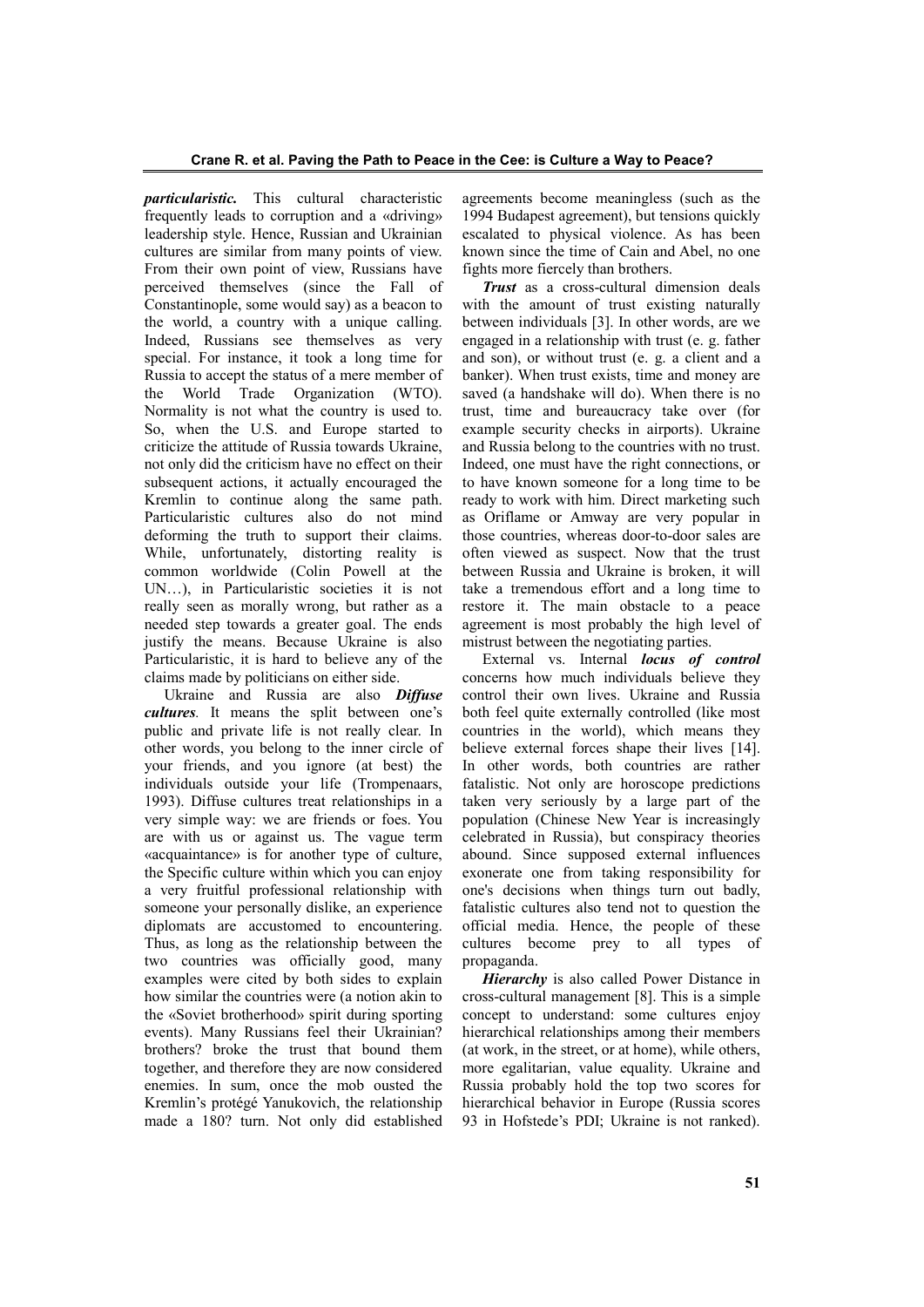Both societies are conservative as far as the roles of men and women are concerned, or regarding their degree of (in)tolerance towards «non-traditional» lifestyles behaviors, such as homosexuality. The GLOBE study shows Russia ranked 41st among 63 nations for egalitarianism. This hierarchical propensity explains also why displaying one's status is seen as a way to get one's way. More importantly today, it explains why both countries favour «strong leaders» over «democratic» ones. In a 2011 poll by the Pew Foundation, Russians, by a margin of 57% to 32%, preferred to rely on strong leadership rather than democracy to deliver good government<sup>1</sup>. A quick review of the leaders involved in the Ukrainian crisis (from Viktor Yanukovich, to Yulia Timoshenko, Vitali Klitschko, Petro Poroshenko, and Vladimir Putin) confirms this preference. Because no win-win conflict resolution is acceptable in these cultures, a realistic solution to a conflict needs to take into account saving the face of the leaders involved, as each side must show their base that they «won» and the other one «lost». The positive aspect of such a need to save face lies in the probable acceptance by both sides of disguising the truth to achieve peace.

According to Hofstede's *Masculinity index* [8], the so-called «Feminine» societies have a preference for resolving conflicts by compromise and negotiation, while in masculine countries there is a feeling that conflicts should be resolved in an assertive way We are here confronted with a statistical problem as country rankings present Russia as a feminine country (MAS index is 36) and Ukraine is not listed [8]. This is partially explained by the date of the index (generated during Soviet times), but also because Russians truly value comfort of life over achievement. However, other tools<sup>2</sup> rank the degree of cooperation vs. competition and both countries score high on competition. Taking into account the high hierarchical preferences, this means both countries have difficulties cooperating on equal terms.

Ukrainian and Russian folk traditions are full of stories where reason is always defeated by emotion. When analyzing displays of *emotions,* the term often used in Russian is «душа», which can be translated in English as «soul» or «spirit». Statistically, Russia belongs to the middle group of countries in terms of assertiveness [10]. It means individuals are not particularly aggressive in their relationships. Therefore, at an individual level, most Russians and Ukrainians enjoy warm relationships, even during troubled times. Nevertheless, both cultures can be very explicit in their communication, showing both passion and emotion<sup>3</sup>.

Time is a major element of cross-cultural management. Among the topics of interest within this category, the *Past/Present/Future* orientation of both countries is most instructive for this cultural review [16]. They are usually considered «Past» oriented which means past events are of major importance in the present (Brand reputation is more important than being perceived as innovative for instance). According to GLOBE's future orientation practices, Russia holds the very last position among 63 countries surveyed. It is no surprise then to hear both sides going back to World War II to find convincing proof of their actions. Another element of Time is whether cultures are short or long term orientated. Here, we are clearly dealing with cultures that are short term orientated, using many tactics but little strategy.

From a cross-cultural perspective, the wounds opened over Crimea and Eastern Ukraine are here to stay. We are in the presence of two cultures that favor emotional arguments over reason and only an approach, which takes into account all of those dimensions has a chance of success in reviving peace and friendship between them.

# *Russia – Estonia*

Three Baltic states, Estonia, Latvia, Lithuania have adapted to traditions from the West. They are connected to the Nordic cultures, but are closest to Finland [6]. Their languages are not related to Slavic languages. Estonia is close to Finland: Both countries share a common Finno-Ugric ethnic and linguistic background [12]. The languages of Lithuania and Latvia are quite different.

The three Baltic states share much history and many traditions. All three suffered from Russian occupied. At the same time, during the

 <sup>1</sup> URL: http://www.pewglobal.org/2011/12/05/chapter-1 views-of-democracy

<sup>2</sup> TMC Cultural Navigator. – Russia profile. – 2015.

 $\frac{1}{3}$  Ibid.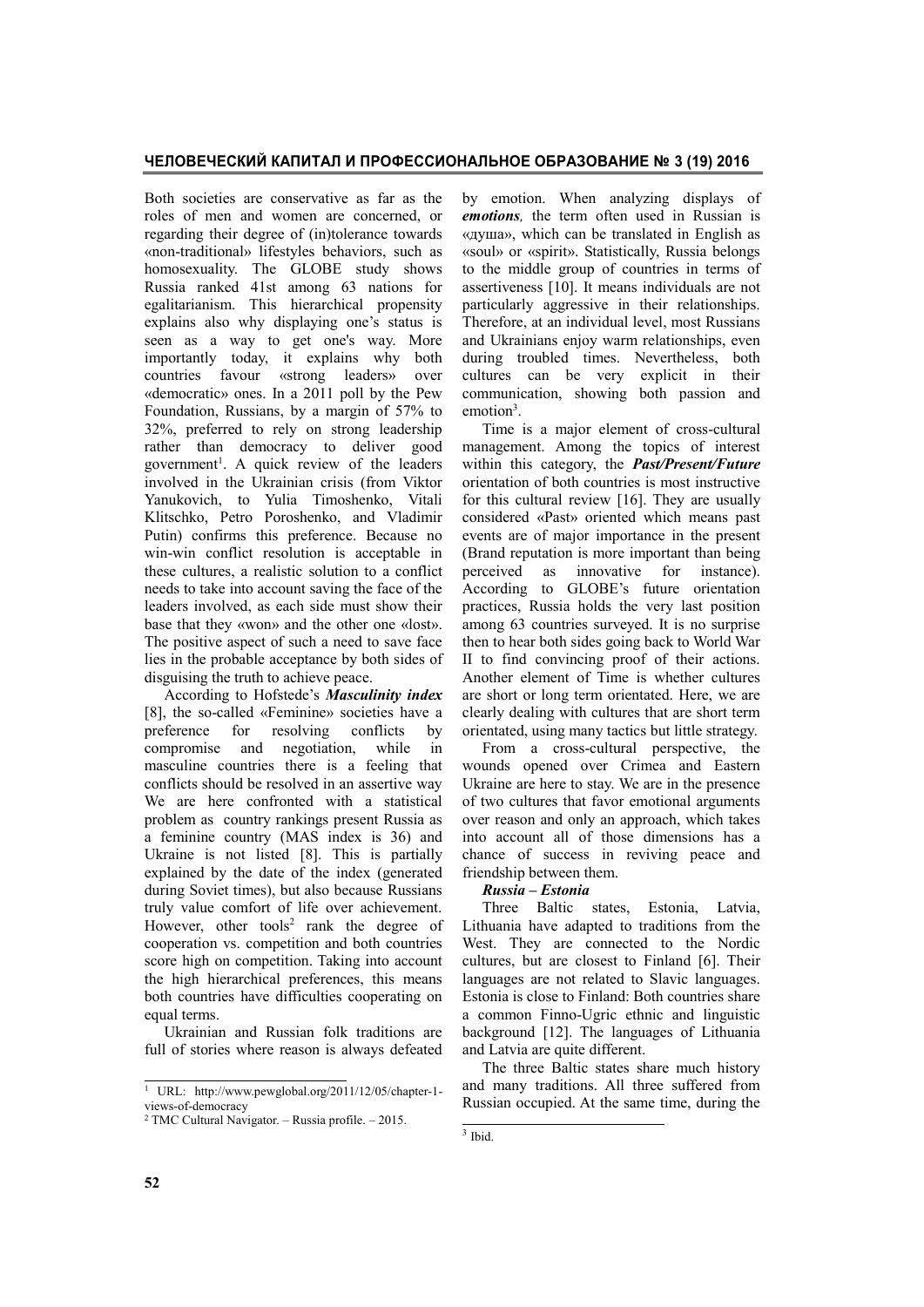decades of independence between the World Wars, Estonia, Latvia and Lithuania underwent a period of swift development and industrialization. Western values relating to attitudes toward work, individualism and free enterprise were adopted and institutions common to a market economy were established [2]. Estonia and Finland had relatively close cultural ties during this period [13. – P. 16]. During the period after Soviet occupation in 1940, the Soviet Union undertook rapid Sovietisation of the Baltic States which involved the pursuit of two goals: state socialism and Russification [15. – P. 106].

At the same time there are also differences in identification among the Baltics. Estonians consider themselves as part of Nordic Europe. Latvians identify with Central Europe, and Lithuanians are Eastern-Europeans. None of these countries is Orthodox like Russia. Lithuania is Catholic and in Latvia and Estonia, the most common church is Lutheran.

The cultural dimenisons according to Hofstede's study are to be found in Figure 1. Among the three Baltic countries only Estonia participated in the GLOBE study which identified nine cultural dimensions as opposed to the six defined by Hofstede. For this reason, we will also compare the cultures of Estonia and Russia. Between the two cultures, there are a great many differences. [1; 10].



Figure 1. Cultural dimenisons according to the Hofstede study

The biggest difference between Russia and the three Baltic countries according to the Hofstede study, is in power distance. The three Baltic countries are quite similar and have a much lower power distance than Russia. Similarly, I n the Globe study, the power distance in Estonia is much lower than that in Russia: Russia is 14<sup>th</sup> and Estonia 35<sup>th</sup> among 63 countries. It indicates that the Russian community accepts and endorses authority, power differences and status privileges more willingly than Baltic societies.

Individualism is highest in Latvia among the Baltics, followed by Lithuania and Estonia, leaving Russia far behind. According to the GLOBE study in Estonia, the level of collectivism is much lower than in Russia. As concerns «institutional collectivism», Russia is 18<sup>th</sup> among 63 countries and Estonia is among last 10 countries. As for «In-group collectivism», Russia is 19th and Estonia in the middle group.

Masculinity is highest in Russia, followed by Estonia and Lithuania. Latvia shows the lowest score. According to the GLOBE study, Russia does not value gender egalitarianism highly. Russia is 12th from the end in this category, while Estonia is in first group. At the same time and according to the real situation, Russia is second among the 63 countries, Estonia is 21st and in the first group. So, Russia tends to differenciate gender roles more than Baltic states do.

Uncertainty Avoidance is significantly higher in Russia than in the three Baltic countries: Lithuania, Latvia and Estonia.

*Source:* URL: http://geert-hofstede.com/countries.html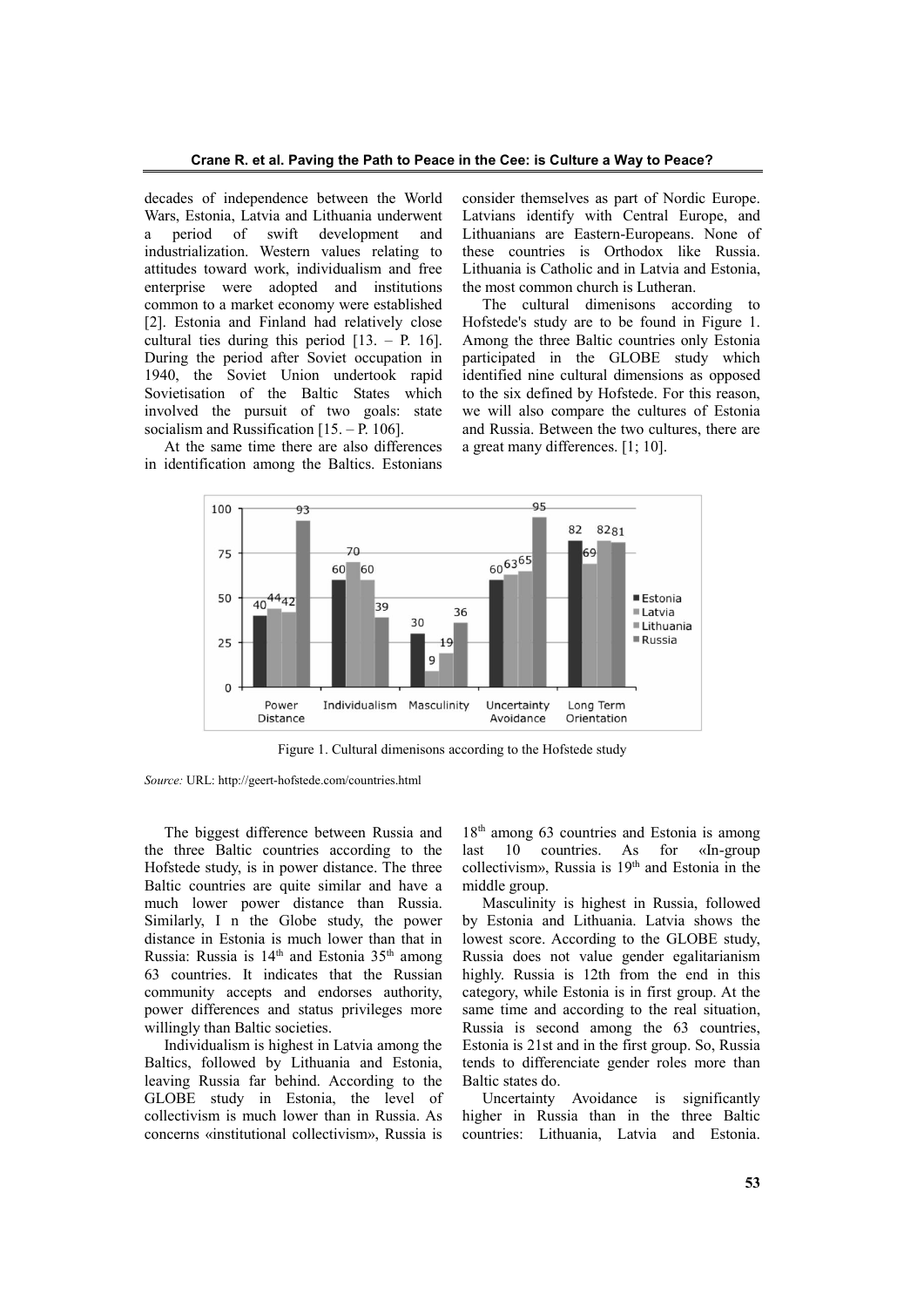## **ЧЕЛОВЕЧЕСКИЙ КАПИТАЛ И ПРОФЕССИОНАЛЬНОЕ ОБРАЗОВАНИЕ № 3 (19) 2016**

Uncertainty avoidance involves the extent to which ambiguous situations are threatening to individuals, the extent to which rules and order are preferred and the extent to which uncertainty is tolerated in a society. According to the GLOBE study among 63 countries, Uncertainty Avoidance is valued by Russia more than by Estonia. Russia is in the first group and Estonia is among last third of countries. In reality, Uncertainty Avoidance is evaluated as being lowest in Russia. This phenomenon indicates that the real situation in organizations and in society does not meet people's expectations. Estonia is in 35th position according to the real situation. This indicates more need for rules in Russia and less detailed planning and more spontaneous change for adaptation in Estonia and the other Baltic states than in Russia.

Long term orientation is lowest in Latvia compared to the three other countries. According to the GLOBE study, Russia values future orientation more than Estonia. But in reality, the future orientation in Estonia is higher than in Russia: As concerns future orientation practices, Estonia holds 15<sup>th</sup> position among 63 countries and Russia is the last country with the lowest score. This statistic reflects the degree to which a collectivity encourages and rewards future-oriented behaviors, such as planning and delaying gratification.

There are some scales in the GLOBE study which are missing from the Hofstede study. For example, In Estonia, performance orientation is higher than in Russia. Estonia belongs to the middle group, while Russia is only two places before the last country concerning performance orientation practices. Estonia encourages and rewards innovation, high standards and performance improvement more than Russia.

In Estonia, assertiveness is higher than in Russia, although both belong to the middle group. People in Estonia are encouraged more to be assertive, agressive, and tough in social relationships.

As relates to «human orientation», both countries are in last two groups of four: Russia is in the 3rd group and Estonia in the 4th. This indicator shows to what degree society or organisations encourage and reward individuals for being fair, altruistic, friendly, generous, caring, and kind to others. Both countries,

Estonia and Russia, value human orientation more.

*Russia versus Nato and the E.U.*

Of course, it would be challenging to compare the «culture» of the E.U. with that of Russia but it is not really possible. For instance:

- The E.U. is very Universalistic. One consequence is the strict respect for contracts, such as agreements guaranteeing the territorial integrity of countries;

 Also, its organization is quite Egalitarian: there is no strong leader as in France or the U.S. Each country has one vote in the Council. Even the parliament is quite egalitarian, with a fully proportional voting system;

 Were Hofstede to rank it, the E.U. would surely appear to be Feminine. The European Court of Justice regularly sides with minorities and the freedom of speech, for instance;

- Europe is not very Past oriented. It appears to be more Future oriented. In any case, it is definitely not short term oriented! Citizens frequently complain about how slowly things move;

- Emotionally speaking, the E.U. Is quite calm. It is a political/economic organization with a poor communication record and limited means of sending messages. As an organization (versus an entity personified by a leader), its communication is factual, neutral and is clearly Low context oriented, yet quite indirect in its communication style (diplomatic);

- The locus of control is much more inwardly controlled in the E.U. than in Russia. It is hard to imagine the head of the European Central Bank (ECB) explaining: «The Euro is falling; there's nothing we can do about it; it is the fault of foreign powers…».

Such a quick review reveals a considerable gap between Russia and the E.U.from a cultural perspective. This gap might explain in large part the difficulties the two «powers» have in communicating about many issues including the current conflicts.

A Cross Cultural Overview of the E.U., NATO, and Russia by «Cultural Cluster»:

Inherent in any comparison of the European Union and/or NATO with any other entity is, as noted elsewhere, the difficulty of defining the «culture» of these two composite organizations. One path to addressing this issue is the «cluster» of cultures approach adopted by the previously mentioned GLOBE group [10].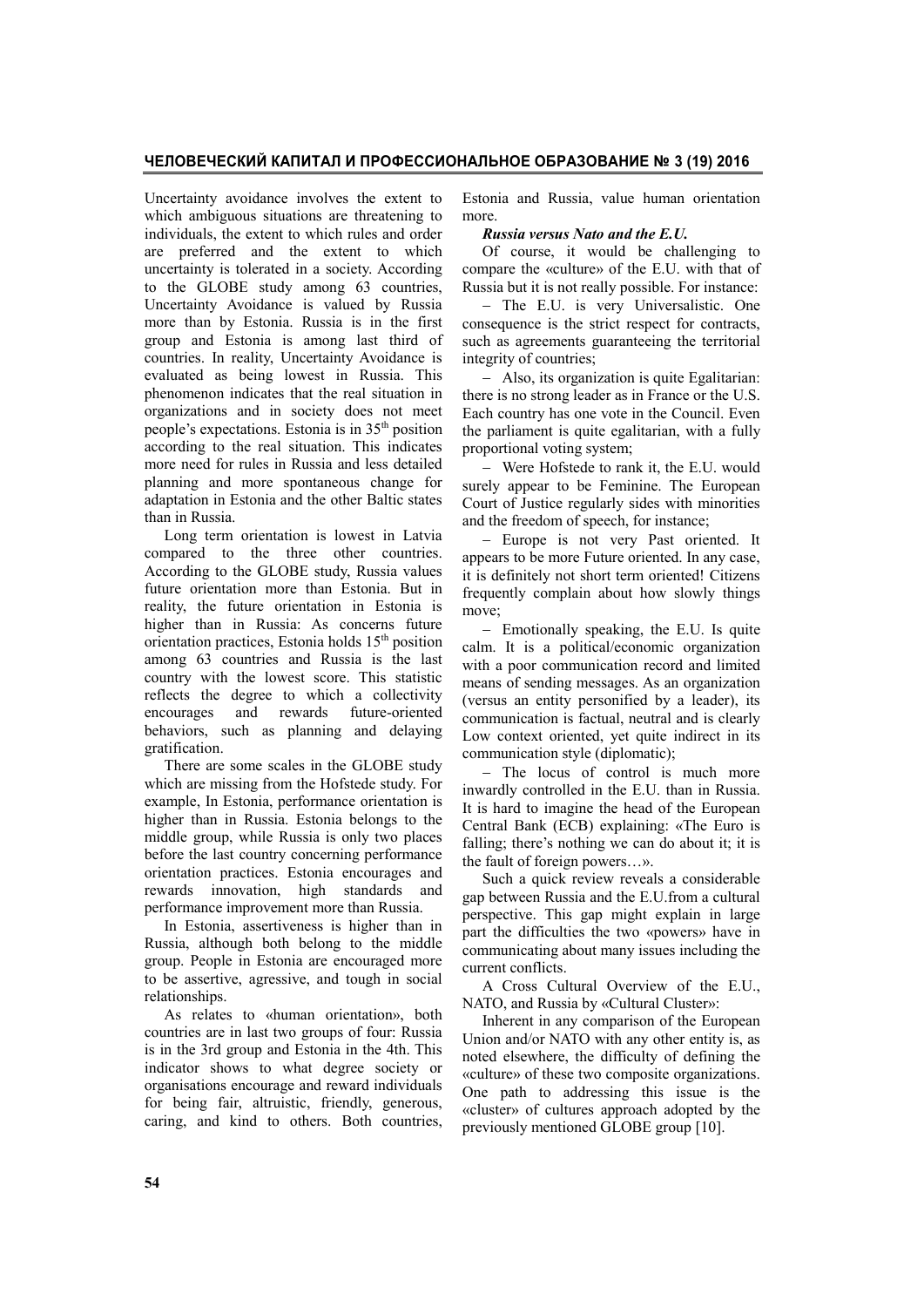This highly inclusive study of cultural issues divides the world into ten cultural clusters and seeks to examine, inter alia, six culturally endorsed implicit leadership theories (CLT) across the ten clusters. Of the ten cultural clusters, one – Eastern Europe – corresponds to Russia while five – Eastern Europe, Latin Europe, Nordic Europe, Anglo, and Germanic Europe – correspond to both the E.U. and NATO. The CLT leadership dimensions identified are: Charismatic/Value-Based Leadership, Team Oriented Leadership, Participative Leadership, Humane Oriented Leadership, Autonomous Leadership, and Self-Protective Leadership. Our hypothesis is that the leadership qualities desired in Eastern Europe on the one hand and in the five clusters on the other hand will largely reflect the cultural divide between Russia and the two Western organizations.

To help the reader follow the two sets of criteria, the definitions of the six CLT leadership dimensions and associated terms as well as a Summary of Societal Cluster Rankings for CLT Leadership Dimensions for the clusters concerned are given at the end of this paper.

The GLOBE study finds that several leadership styles are endorsed by all ten cultural cultures. However, while Charasmatic/Value-Based leadership is endorsed by all ten culture clusters, the level of endorsement varies from one cluster to another. Moreover, certain leadership styles were universally rejected as inhibitors of effective leadership. Finally, a third group of leadership styles were found to vary in acceptance by the culture clusters. It was also noted that both national and corporate cultures played a role in defining which management styles were considered effective and which were not. All of the leadership styles were graded on a seven point scale by the respondents to the questionnaire administered in the 62 countries, seven being the best grade for a management style.

As regards the results of the leadership style survey, the Eastern Europe cluster (Albania, Georgia, Greece, Hungary, Kazakhstan, Poland, Russia and Slovenia) was similar to the rest of Europe and indeed the rest of the world in ranking the Charasmatic/Value-based and

Team-Oriented CLT leadership dimensions most highly. However, Eastern Europe, contrary to others, had the highest ranking for Autonomous leadership and was among the lowest clusters for Participative leadership and was also among the highest for Self-Protective leadership. In short, as the GLOBE study concludes the Eastern European cluster prefers a leader who: «is somewhat Charismatic/Value-Based, Team-Oriented, and Humane-Oriented, but is his or her own person, does not particularly believe in the effectiveness of Participative leadership, and is not reluctant to engage in Self-Protective behaviors if necessary»  $[10. - P. 685]$ .

As can be seen from the Table at the end of this paper, Eastern Europe is the only one of the five clusters forming NATO and the E.U. to give a high ranking to Self-Protective leadership and a low ranking to Participative leadership. In this position, Eastern Europe is the exact opposite of three of the major NATO/E.U. clusters, i. e. Germanic Europe, Nordic Europe, and the Anglo cluster. There is closer proximity to Latin Europe which is mid level for both Self-Protective and Participative leadership styles.

As a conclusion to this brief treatment of the GLOBE study, we can observe that Eastern Europe permits and even favors a style of leadership (Self-Protective) which the majority of NATO/E.U. nations reject or – in the case of the Nordic group – even loathe.

# *Possible outcomes: Some observations*

Without being geopolitical experts, the authors can use cross-cultural studies to suggest future outcomes based upon the observed facts. Other studies have showed that Russia is likely to rank among the ethnocentric countries when using the Milton Bennett scale (Figure 2). The E.U., by definition inclusive, is more ethnorelative. Combining the Bennett scale with Hamden-Turner approach to dilemma reconciliation, several variants can be considered: Denial, confrontation and cooperation.

For the whole of 2014 and 2015, Russian authorities have been in denial of the involvement of their country in the Ukrainian situation. This is logical in view of the strong sense of patriotism (another variant of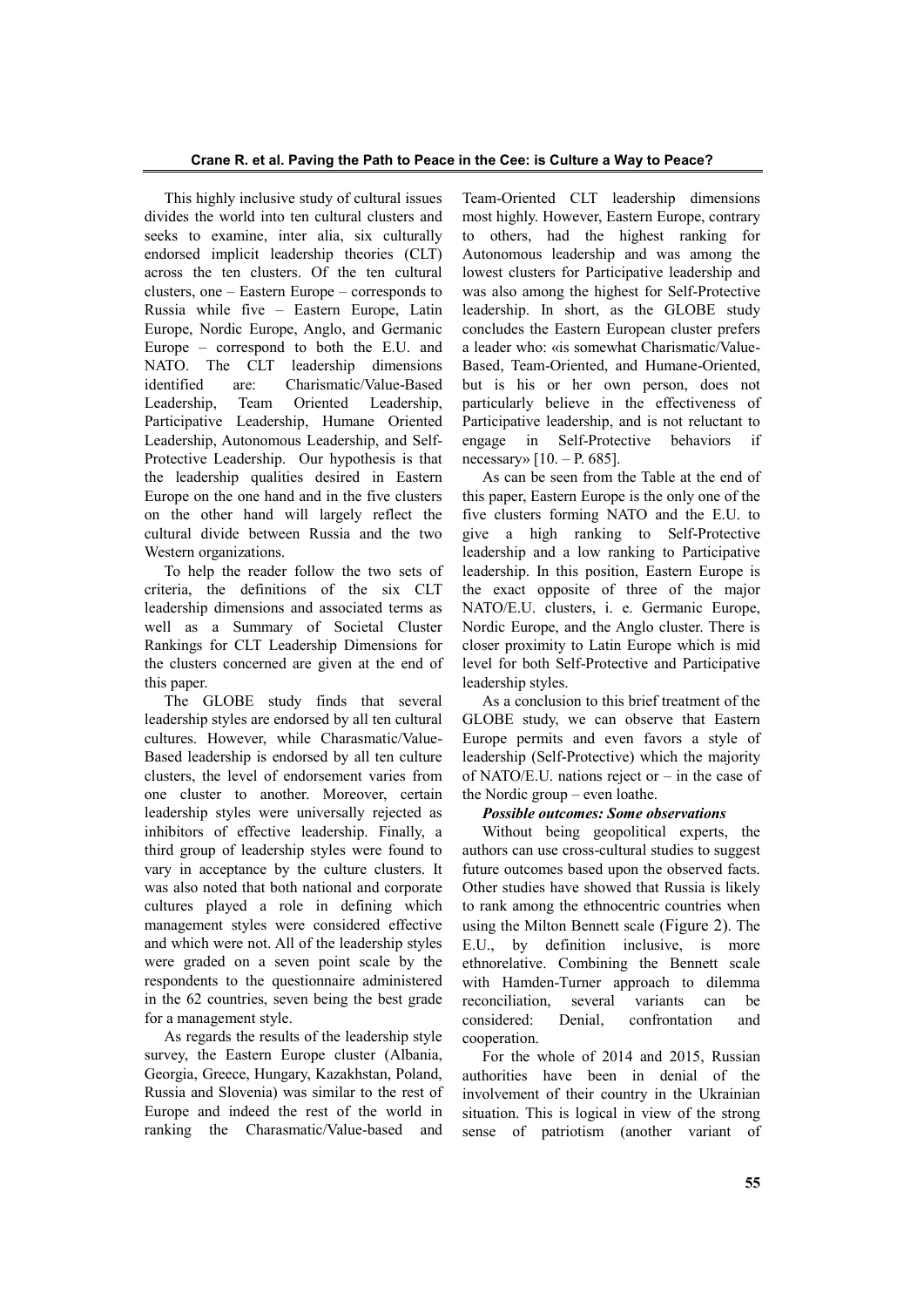ethnocentrism) among the Russian population. Such a position is difficult to maintain for the long term. At one point, whether forced or

voluntarily, the Russian leadership will have to stop this denial and choose another option.



Figure 2. Bennett scale

On the Ukrainian side, the cultural proximity with Russia implies a similar pattern of conflict resolution based upon ethnocentric logic. The Defense stage is here synonymous with violent response, which currently has become open warfare. Ukraine's accepting and adapting to the situation in a peaceful manner would imply an ethnorelative move, something nearly impossible during a conflict without the support of third parties.

The E.U., so far, has adopted a position of Acceptance, following a period of desired Integration (The TACIS programs in the 90s and other E.U.-led projects). The conflict in Ukraine is not at the top of the public agenda (the economic crisis is), but is keeping diplomats of the Old Continent very busy. Although the annexation of Crimea gave rise to economic sanctions by the E.U., there was, in reality, little strong reaction to a «fait accompli», hence proving the «Acceptance» mode of the Union.

The E.U. has no military forces capable of large-scale operations. Such a force would be contrary to its culture of reconciliation and peace. In reality, the E.U. army is the North Atlantic Treaty Organization, NATO. While NATO is dominated by the U.S., no military operation in Europe could be engaged on the continent without the support of the E.U. This balance of power between the E.U. and the U.S. within NATO has been the key to the survival of the organization over time, even after the collapse of the USSR, the prime and original enemy of the Alliance. This balance is unlikely

to change because of this crisis on the fringes of Europe, as Ukraine is not a member of the Alliance. Thus, either NATO intervenes militarily with the active support of the E.U., or NATO will not engage at all.

Military confrontation, therefore, is unlikely to happen over Ukraine, especially taking into account that Ukraine is a member neither of the E.U., nor of NATO. Acceptance of the status quo is more likely to emerge from the E.U. bloc, while Russia is likely to strive for minimization of the situation, negotiating for a land corridor between the territory it holds and Crimea, in exchange for peace in the «separatist» regions.

However, bearing in mind the cross-cultural differences examined in this article, it is safe to forecast a profound change in the relationship between the E.U. and Russia, even if a permanent peace is reached. While a Particularistic and Emotional Russia will likely seek to warm the relationship with signs of cooperation at various levels, a Universalistic/neutrally emotional E.U. is likely to keep its distance with this neighbor now qualified as untrustworthy and which does not respect agreements.

### **Conclusions**

Seasoned connoisseurs of the cultures of Russia, Estonia and the European Union are not surprised at the tensions which have existed since spring 2014 around the Ukrainian situation. A cultural analysis of each participant shows deep gaps among their identities, gaps which are hard to reconcile.